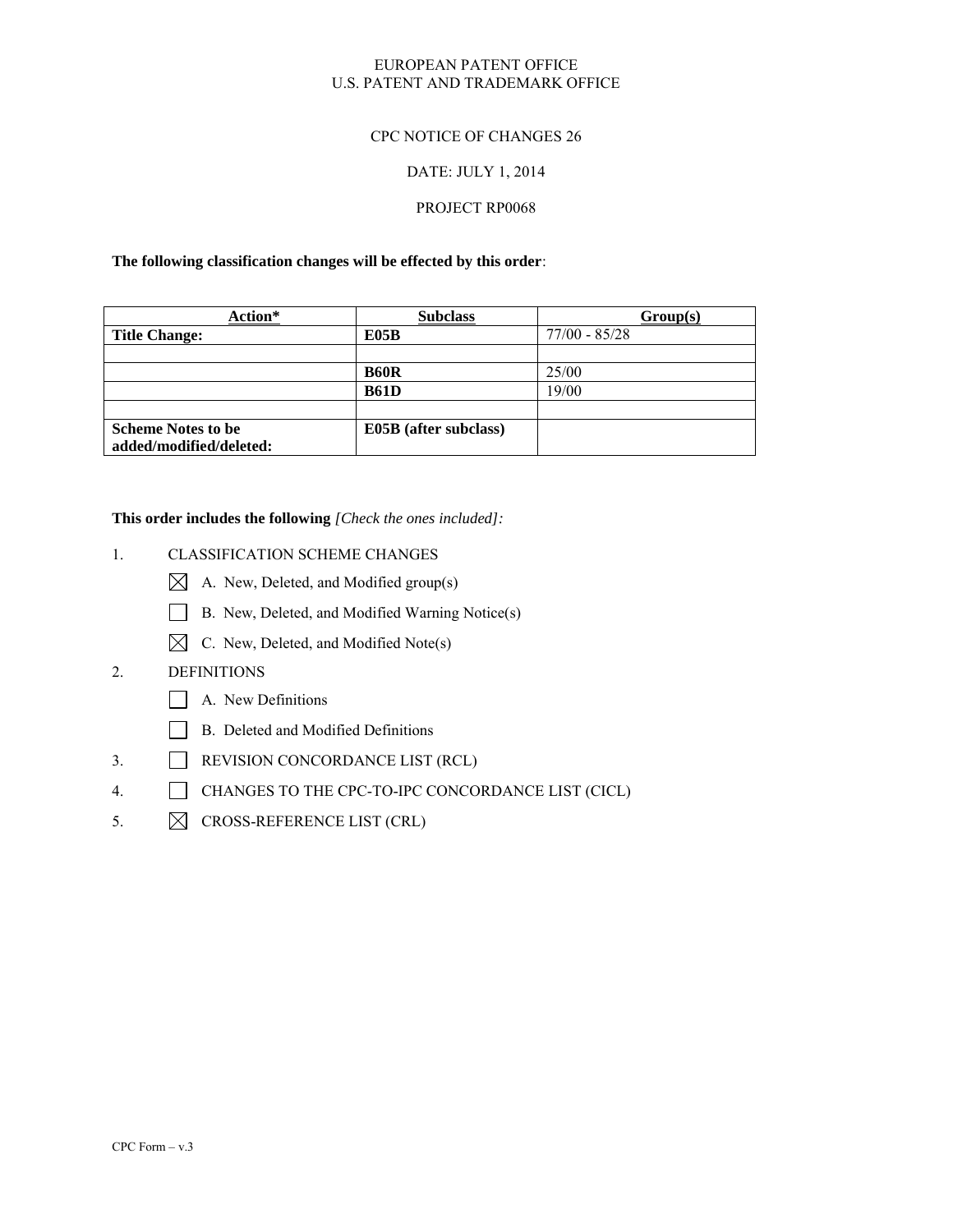## DATE: JULY 1, 2014

# PROJECT RP0068

# 1. CLASSIFICATION SCHEME CHANGES

# A. New, Deleted, and Modified group(s)

### **SUBCLASS B60R**

| Type* | <b>Symbol</b>           | <b>Indent</b><br>∟evel | <u>Title</u>                                                                                                                         |
|-------|-------------------------|------------------------|--------------------------------------------------------------------------------------------------------------------------------------|
| M     | B <sub>60</sub> R 25/00 |                        | Fittings or systems for preventing or indicating unauthorised use<br>or theft of vehicles (locks for vehicles E05B 77/00-E05B 85/00) |

### **SUBCLASS B61D**

| $Type*$ | <b>Symbol</b> | <b>Indent</b><br>Level | <b>Title</b>                                                                                                                            |
|---------|---------------|------------------------|-----------------------------------------------------------------------------------------------------------------------------------------|
| M       | B61D 19/00    |                        | Door arrangements specially adapted for rail vehicles (locks for<br>vehicles E05B 77/00–E05B 85/00; door-operating mechanisms<br>E(05F) |

# **SUBCLASS E05B - TITLE**

| Type* | <b>Symbol</b> | Indent   | <b>Title</b>                                                     |
|-------|---------------|----------|------------------------------------------------------------------|
|       |               | Level    |                                                                  |
| M     | E05B 9/00     |          | Lock casings or latch-mechanism casings; {Fastening locks or     |
|       |               |          | fasteners or parts thereof to the wing { (padlock casings E05B)  |
|       |               |          | 67/02; for vehicles E05B 79/04, E05B 85/02)                      |
|       |               |          |                                                                  |
| N     | Guidance      |          | Locks for vehicles other than bicycles                           |
|       | heading E05B  |          |                                                                  |
|       | 77/00-E05B    |          |                                                                  |
|       | 85/00         |          |                                                                  |
| M     | E05B 77/00    |          | Vehicle locks characterised by special functions or purposes     |
|       |               |          | (locks specially adapted for bicycles E05B 71/00; locking        |
|       |               |          | arrangements for non-fixed vehicle roofs B60J 7/185)             |
| M     | E05B 77/02    |          | for accident situations                                          |
| M     | E05B 77/04    |          | Preventing unwanted lock actuation, e.g. unlatching, at the      |
|       |               |          | moment of collision                                              |
| M     | E05B 77/06    | $\cdots$ | by means of inertial forces                                      |
| M     | E05B 77/08    |          | Arrangements for protection of pedestrians                       |
| M     | E05B 77/10    |          | Allowing opening in case of deformed bodywork, e.g. by           |
|       |               |          | preventing deformation of lock parts                             |
| M     | E05B 77/12    |          | Automatic locking or unlocking at the moment of collision        |
| M     | E05B 77/14    |          | Specially controlled locking actions in case of open doors or in |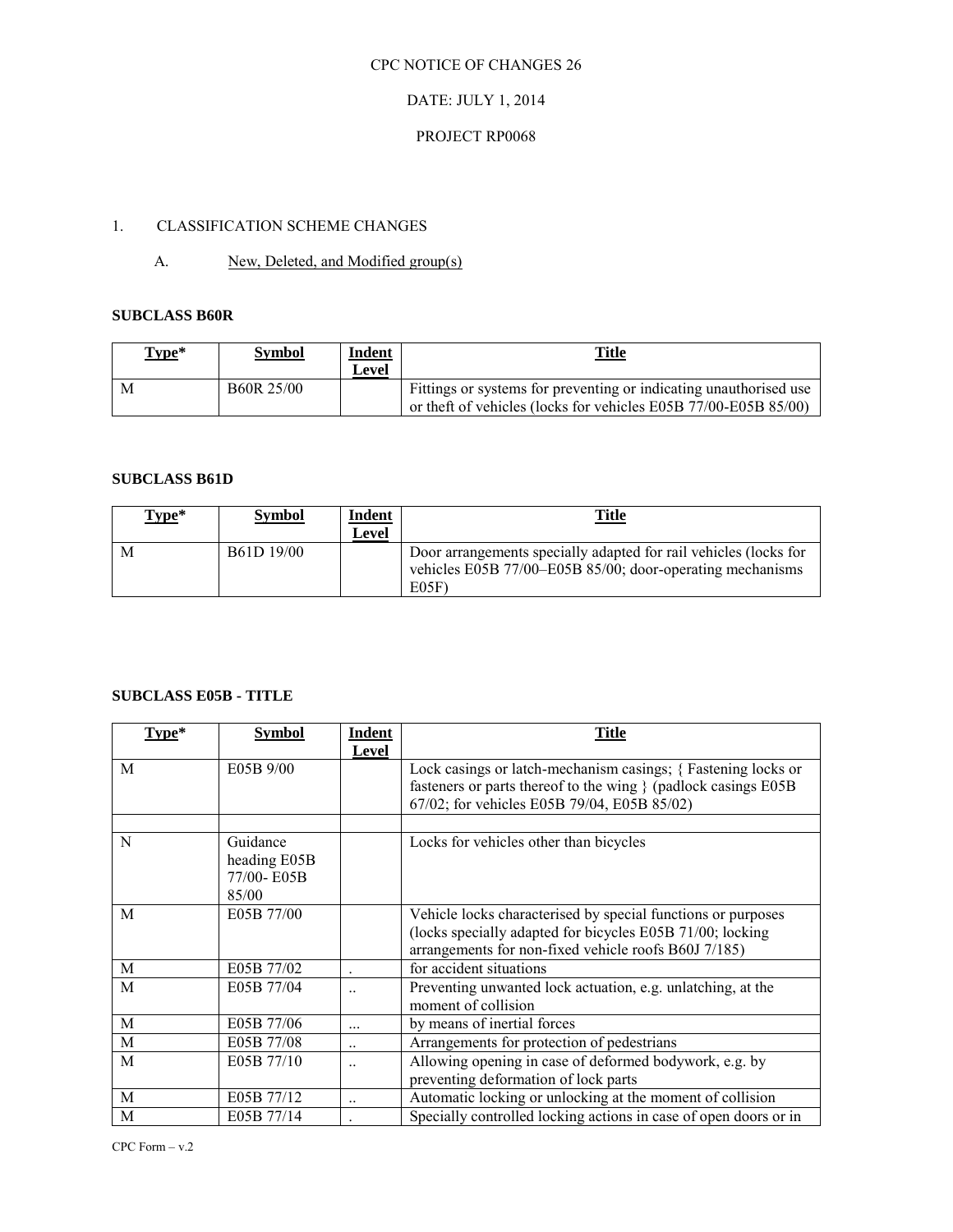## DATE: JULY 1, 2014

## PROJECT RP0068

|                  |                          |                      | case of doors moved from an open to a closed position, e.g.                                                    |  |
|------------------|--------------------------|----------------------|----------------------------------------------------------------------------------------------------------------|--|
|                  |                          |                      | lock-out prevention or self-cancelling                                                                         |  |
| M                | E05B 77/16               | $\ddotsc$            | Preventing locking with the bolt in the unlatched position, i.e.<br>when the door is open                      |  |
| $\overline{M}$   | E05B 77/18               | $\ddotsc$            | Keyless locking with self-cancellation, e.g. resulting in an<br>unlocking action when the door is being closed |  |
| M                | E05B 77/20               | $\cdots$             | Override of self-cancellation, e.g. by actuation of the handle                                                 |  |
|                  |                          |                      | while the door is being closed                                                                                 |  |
| $\mathbf M$      | E05B 77/22               |                      | Functions related to actuation of locks from the passenger<br>compartment of the vehicle                       |  |
| $\mathbf M$      | E05B 77/24               | $\ddotsc$            | preventing use of an inner door handle, sill button, lock knob or<br>the like                                  |  |
| M                | E05B 77/28               |                      | for anti-theft purposes, e.g. double-locking or super-locking                                                  |  |
| M                | E05B 77/30               |                      | allowing opening by means of an inner door handle, even if the                                                 |  |
|                  |                          |                      | door is locked                                                                                                 |  |
| $\mathbf M$      | E05B 77/32               |                      | allowing simultaneous actuation of locking or unlocking                                                        |  |
|                  |                          |                      | elements and a handle, e.g. preventing interference between an                                                 |  |
| M                | E05B 77/34               |                      | unlocking and an unlatching action<br>Protection against weather or dirt, e.g. against water ingress           |  |
|                  |                          |                      |                                                                                                                |  |
|                  |                          |                      | (closures or guards for keyholes E05B 17/14)                                                                   |  |
| M                | E05B 77/36<br>E05B 77/38 |                      | Noise prevention; Anti-rattling means                                                                          |  |
| M                |                          | $\ddotsc$            | Cushion elements, elastic guiding elements or holding elements,                                                |  |
|                  |                          |                      | e.g. for cushioning or damping the impact of the bolt against the                                              |  |
|                  | E05B 77/40               |                      | striker during closing of the wing                                                                             |  |
| $\mathbf M$<br>M | E05B 77/42               | $\ddotsc$            | Lock elements covered by silencing layers, e.g. coatings                                                       |  |
|                  |                          |                      | Means for damping the movement of lock parts, e.g. slowing                                                     |  |
|                  |                          |                      | down the return movement of a handle (E05B 77/38 takes<br>precedence)                                          |  |
| M                | E05B 77/44               |                      | Burglar prevention, e.g. protecting against opening by                                                         |  |
|                  |                          | $\ddot{\phantom{0}}$ | unauthorised tools (E05B 77/28 takes precedence)                                                               |  |
| $\mathbf M$      | E05B 77/46               |                      | Locking several wings simultaneously                                                                           |  |
| $\mathbf{M}$     | E05B 77/48               |                      | by electrical means                                                                                            |  |
| $\mathbf M$      | E05B 77/50               | $\ddot{\phantom{0}}$ | by pneumatic or hydraulic means                                                                                |  |
| $\mathbf M$      | E05B 77/52               | $\ddotsc$            | Locking one wing by shutting another                                                                           |  |
| M                | E05B 77/54               |                      | Automatic securing or unlocking of bolts triggered by certain                                                  |  |
|                  |                          |                      | vehicle parameters, e.g. exceeding a speed threshold (triggered                                                |  |
|                  |                          |                      | by vehicle collision E05B 77/12)                                                                               |  |
| $\mathbf M$      | E05B 79/00               |                      | Mounting or connecting vehicle locks or parts thereof                                                          |  |
| M                | E05B 79/02               |                      | Mounting of vehicle locks or parts thereof                                                                     |  |
| $\overline{M}$   | E05B 79/04               | $\ddotsc$            | Mounting of lock casings to the vehicle, e.g. to the wing                                                      |  |
| $\mathbf M$      | E05B 79/06               | $\ddotsc$            | Mounting of handles, e.g. to the wing or to the lock                                                           |  |
| $\mathbf M$      | E05B 79/08               | $\ddotsc$            | Mounting of individual lock elements in the lock, e.g. levers                                                  |  |
| $\mathbf M$      | E05B 79/10               |                      | Connections between movable lock parts                                                                         |  |
| $\mathbf M$      | E05B 79/12               | $\ddotsc$            | using connecting rods                                                                                          |  |
| $\mathbf M$      | E05B 79/14               | $\cdots$             | the rods being linked to each other                                                                            |  |
| $\mathbf M$      | E05B 79/16               | $\cdots$             | characterised by means for linking the rods to other lock parts,                                               |  |
|                  |                          |                      | e.g. to levers                                                                                                 |  |
| M                | E05B 79/18               | $\cdots$             | Rod guides                                                                                                     |  |
| $\mathbf M$      | E05B 79/20               | $\ddot{\phantom{0}}$ | using flexible connections, e.g. Bowden cables                                                                 |  |
| M                | E05B 79/22               | $\ddots$             | Operative connections between handles, sill buttons or lock                                                    |  |
|                  |                          |                      | knobs and the lock unit (mounting of non-movable base                                                          |  |
|                  |                          |                      | elements of a handle to a lock E05B 79/06)                                                                     |  |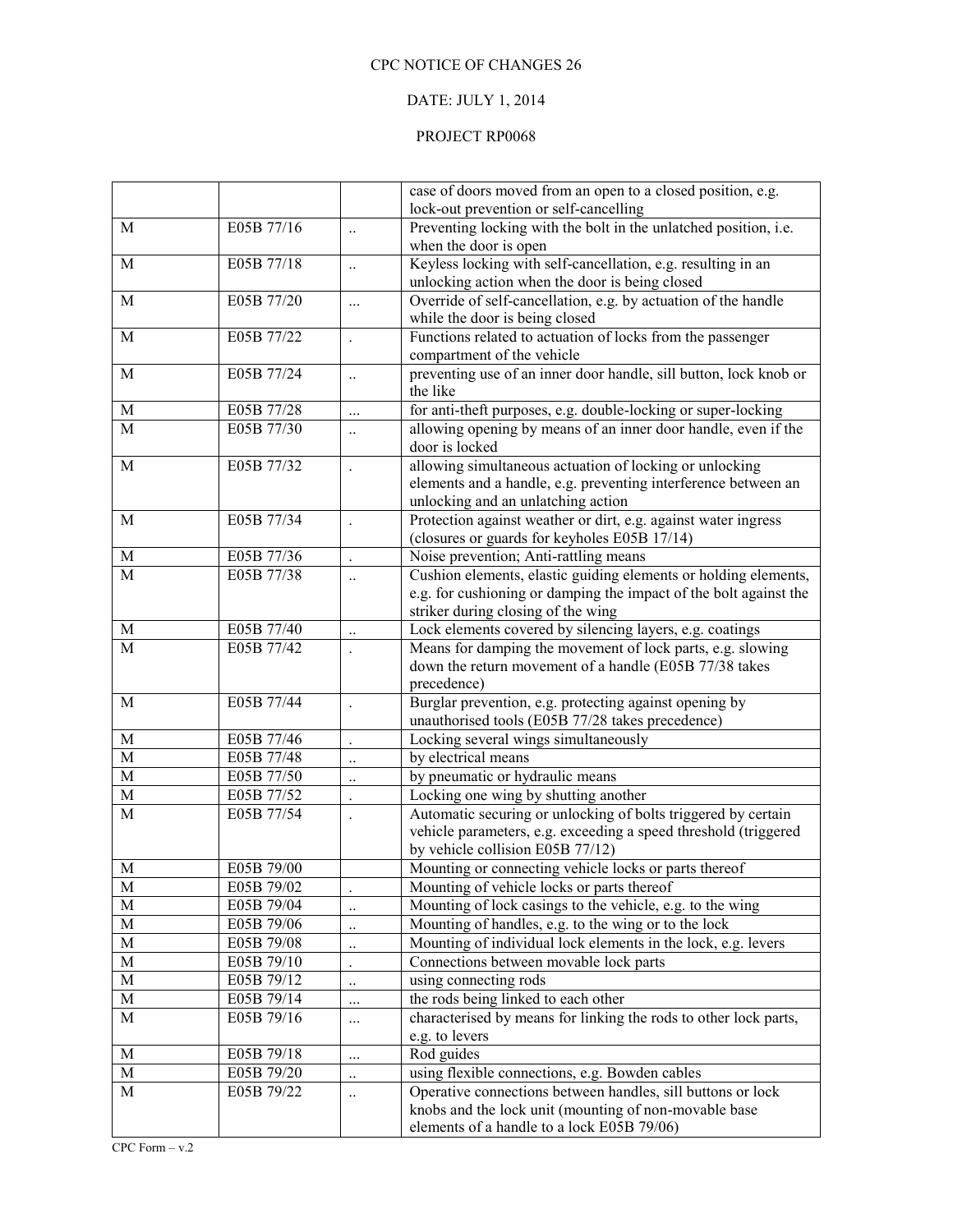# DATE: JULY 1, 2014

## PROJECT RP0068

| M                     | E05B 81/00 |           | Power-actuated vehicle locks                                                             |  |
|-----------------------|------------|-----------|------------------------------------------------------------------------------------------|--|
| M                     | E05B 81/02 |           | characterised by the type of actuators used                                              |  |
| M                     | E05B 81/04 | $\ddotsc$ | Electrical (electrical circuits E05B 81/54)                                              |  |
| $\mathbf M$           | E05B 81/06 | $\cdots$  | using rotary motors                                                                      |  |
| M                     | E05B 81/08 |           | using electromagnets or solenoids                                                        |  |
| M                     | E05B 81/10 | $\ddotsc$ | Hydraulic or pneumatic (hydraulic or pneumatic circuits E05B<br>81/52)                   |  |
| M                     | E05B 81/12 |           | characterised by the function or purpose of the powered<br>actuators                     |  |
| M                     | E05B 81/14 | $\ddotsc$ | operating on bolt detents, e.g. for unlatching the bolt                                  |  |
| $\mathbf M$           | E05B 81/16 | $\ddotsc$ | operating on locking elements for locking or unlocking action                            |  |
| M                     | E05B 81/18 | $\ldots$  | to effect movement of bolts (E05B 81/20 takes precedence)                                |  |
| M                     | E05B 81/20 | $\ddotsc$ | for assisting final closing or for initiating opening                                    |  |
| M                     | E05B 81/22 |           | by movement of the striker                                                               |  |
| M                     | E05B 81/24 |           | characterised by constructional features of the actuator or the                          |  |
|                       |            |           | power transmission                                                                       |  |
| $\mathbf M$           | E05B 81/26 | $\ldots$  | Output elements                                                                          |  |
| $\mathbf M$           | E05B 81/28 | $\cdots$  | Linearly reciprocating elements                                                          |  |
| $\mathbf M$           | E05B 81/30 | $\cdots$  | Rotary elements                                                                          |  |
| $\mathbf M$           | E05B 81/32 | $\ldots$  | Details of the actuator transmission                                                     |  |
| $\mathbf M$           | E05B 81/34 | $\cdots$  | of geared transmissions                                                                  |  |
| $\mathbf M$           | E05B 81/36 |           | Geared sectors, e.g. fan-shaped gears                                                    |  |
| $\mathbf M$           | E05B 81/38 |           | Planetary gears                                                                          |  |
| $\mathbf M$           | E05B 81/40 | $\ldots$  | Nuts or nut-like elements moving along a driven threaded axle                            |  |
| $\mathbf M$           | E05B 81/42 | $\cdots$  | Cams                                                                                     |  |
| $\mathbf M$           | E05B 81/44 |           | in the form of grooves                                                                   |  |
| $\mathbf M$           | E05B 81/46 | $\cdots$  | Clutches                                                                                 |  |
| $\mathbf M$           | E05B 81/48 | $\ddotsc$ | Actuators being driven in a single direction                                             |  |
| M                     | E05B 81/50 | $\ddotsc$ | Powered actuators with automatic return to the neutral position                          |  |
|                       |            |           | by non-powered means, e.g. by springs                                                    |  |
| M                     | E05B 81/52 |           | Pneumatic or hydraulic circuits (for locking several wings<br>simultaneously E05B 77/50) |  |
| M                     | E05B 81/54 |           | Electrical circuits (for locking several wings simultaneously<br>E05B 77/48)             |  |
| M                     | E05B 81/56 | $\ddotsc$ | Control of actuators                                                                     |  |
| M                     | E05B 81/58 | $\cdots$  | involving time control, e.g. for controlling run-time of electric<br>motors              |  |
| $\overline{\text{M}}$ | E05B 81/60 | $\cdots$  | using pulse control, e.g. pulse-width modulation                                         |  |
| M                     | E05B 81/62 | $\cdots$  | for opening or closing of a circuit depending on electrical                              |  |
|                       |            |           | parameters, e.g. increase of motor current                                               |  |
| $\mathbf M$           | E05B 81/64 | $\ddotsc$ | Monitoring or sensing, e.g. by using switches or sensors                                 |  |
| M                     | E05B 81/66 | $\cdots$  | the bolt position, i.e. the latching status                                              |  |
| $\mathbf M$           | E05B 81/68 |           | by sensing the position of the detent                                                    |  |
| $\mathbf M$           | E05B 81/70 | $\cdots$  | the wing position                                                                        |  |
| M                     | E05B 81/72 | $\cdots$  | the lock status, i.e. locked or unlocked condition                                       |  |
| $\mathbf M$           | E05B 81/74 |           | by sensing the state of the actuator                                                     |  |
| M                     | E05B 81/76 | $\ldots$  | Detection of handle operation; Detection of a user approaching                           |  |
|                       |            |           | a handle; Electrical switching actions performed by handles                              |  |
| $\mathbf M$           | E05B 81/78 |           | as part of a hands-free locking or unlocking operation                                   |  |
| M                     | E05B 81/80 | $\ddotsc$ | characterised by the power supply; Emergency power operation                             |  |
| $\mathbf M$           | E05B 81/82 |           | using batteries other than the vehicle main battery                                      |  |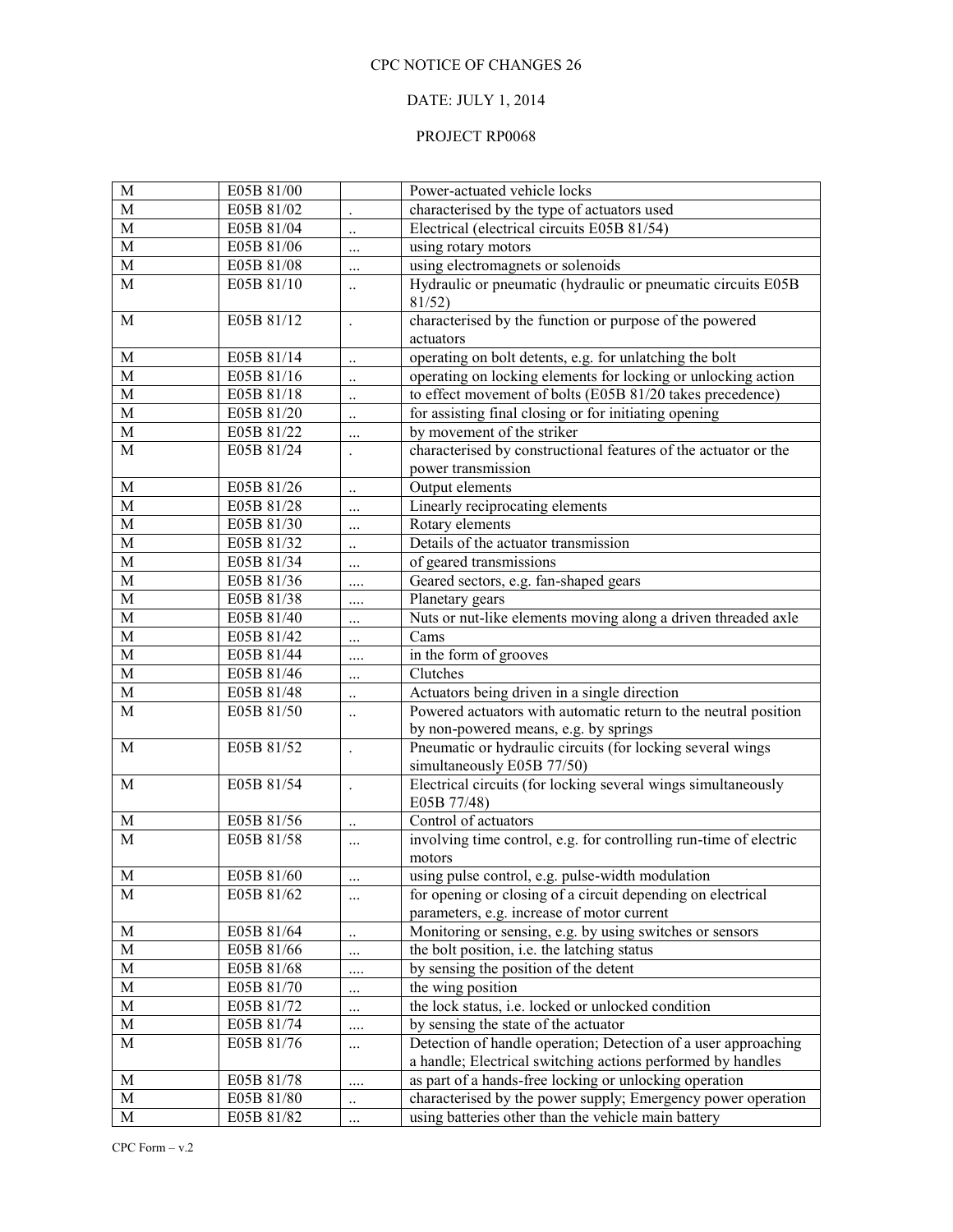# DATE: JULY 1, 2014

## PROJECT RP0068

| $\mathbf M$ | E05B 81/84 |                      | using manually operated generator means                                                                                                                                                                                                                                              |
|-------------|------------|----------------------|--------------------------------------------------------------------------------------------------------------------------------------------------------------------------------------------------------------------------------------------------------------------------------------|
| M           | E05B 81/86 |                      | using capacitors                                                                                                                                                                                                                                                                     |
| $\mathbf M$ | E05B 81/88 |                      | using inductive energy transmission                                                                                                                                                                                                                                                  |
| $\mathbf M$ | E05B 81/90 |                      | Manual override in case of power failure                                                                                                                                                                                                                                             |
| M           | E05B 83/00 |                      | Vehicle locks specially adapted for particular types of wing or<br>vehicle (locks specially adapted for bicycles E05B 71/00;<br>locking arrangements for non-fixed vehicle roofs B60J 7/185;<br>latching means for sideboards or tailgates of open load<br>compartments B62D 33/037) |
| M           | E05B 83/02 |                      | Locks for railway freight-cars, freight containers or the like;<br>Locks for the cargo compartments of commercial lorries, trucks<br>or vans                                                                                                                                         |
| M           | E05B 83/04 | $\ddotsc$            | for sliding wings                                                                                                                                                                                                                                                                    |
| $\mathbf M$ | E05B 83/06 |                      | of railway freight-cars                                                                                                                                                                                                                                                              |
| $\mathbf M$ | E05B 83/08 | $\ldots$             | with elongated bars for actuating the fastening means                                                                                                                                                                                                                                |
| $\mathbf M$ | E05B 83/10 | $\ddotsc$            | Rotary bars                                                                                                                                                                                                                                                                          |
| M           | E05B 83/12 | $\ddotsc$            | for back doors of vans (E05B 83/04, E05B 83/08 take<br>precedence)                                                                                                                                                                                                                   |
| M           | E05B 83/14 | $\ddotsc$            | with provisions for sealing                                                                                                                                                                                                                                                          |
| M           | E05B 83/16 |                      | Locks for luggage compartments, car boot lids or car bonnets                                                                                                                                                                                                                         |
| M           | E05B 83/18 | $\ddot{\phantom{0}}$ | for car boot lids or rear luggage compartments                                                                                                                                                                                                                                       |
| M           | E05B 83/20 |                      | with two or more wings, which together close a single                                                                                                                                                                                                                                |
|             |            |                      | compartment                                                                                                                                                                                                                                                                          |
| M           | E05B 83/22 | $\ddotsc$            | for luggage compartments at the side of the vehicle, e.g. of<br>buses or camper vans                                                                                                                                                                                                 |
| $\mathbf M$ | E05B 83/24 | $\ddotsc$            | for car bonnets                                                                                                                                                                                                                                                                      |
| M           | E05B 83/28 |                      | Locks for glove compartments, console boxes, fuel inlet covers<br>or the like                                                                                                                                                                                                        |
| M           | E05B 83/30 | $\ddotsc$            | for glove compartments                                                                                                                                                                                                                                                               |
| $\mathbf M$ | E05B 83/32 | $\ddotsc$            | for console boxes, e.g. between passenger seats                                                                                                                                                                                                                                      |
| $\mathbf M$ | E05B 83/34 | $\ddots$             | for fuel inlet covers essentially flush with the vehicle surface                                                                                                                                                                                                                     |
| M           | E05B 83/38 | $\ddotsc$            | for pillar-less vehicles, i.e. vehicles where a front and a back<br>door engage each other in the closed position                                                                                                                                                                    |
| M           | E05B 83/40 | $\ddotsc$            | for sliding doors                                                                                                                                                                                                                                                                    |
| M           | E05B 83/42 | $\ddotsc$            | for large commercial vehicles, e.g. trucks, construction vehicles<br>or vehicles for mass transport                                                                                                                                                                                  |
| M           | E05B 83/44 | $\ddotsc$            | for recreational vehicles, e.g. caravans or camper vans                                                                                                                                                                                                                              |
| M           | E05B 85/00 |                      | Details of vehicle locks not provided for in groups E05B 77/00-<br>E05B 83/00                                                                                                                                                                                                        |
| M           | E05B 85/02 |                      | Lock casings (mounting of lock casings E05B 79/04)                                                                                                                                                                                                                                   |
| M           | E05B 85/04 |                      | <b>Strikers</b>                                                                                                                                                                                                                                                                      |
| M           | E05B 85/06 | $\ddot{\phantom{0}}$ | Lock cylinder arrangements                                                                                                                                                                                                                                                           |
| $\mathbf M$ | E05B 85/08 | $\ddot{\phantom{0}}$ | Sill-buttons, garnish buttons or inner door lock knobs                                                                                                                                                                                                                               |
| M           | E05B 85/10 |                      | Handles                                                                                                                                                                                                                                                                              |
| M           | E05B 85/12 | $\ddotsc$            | Inner door handles                                                                                                                                                                                                                                                                   |
| M           | E05B 85/14 | $\ddotsc$            | Handles pivoted about an axis parallel to the wing                                                                                                                                                                                                                                   |
| M           | E05B 85/16 | $\cdots$             | a longitudinal grip part being pivoted at one end about an axis<br>perpendicular to the longitudinal axis of the grip part                                                                                                                                                           |
| M           | E05B 85/18 | $\cdots$             | a longitudinal grip part being pivoted about an axis parallel to<br>the longitudinal axis of the grip part                                                                                                                                                                           |
| $\mathbf M$ | E05B 85/20 |                      | Bolts or detents                                                                                                                                                                                                                                                                     |
|             |            |                      |                                                                                                                                                                                                                                                                                      |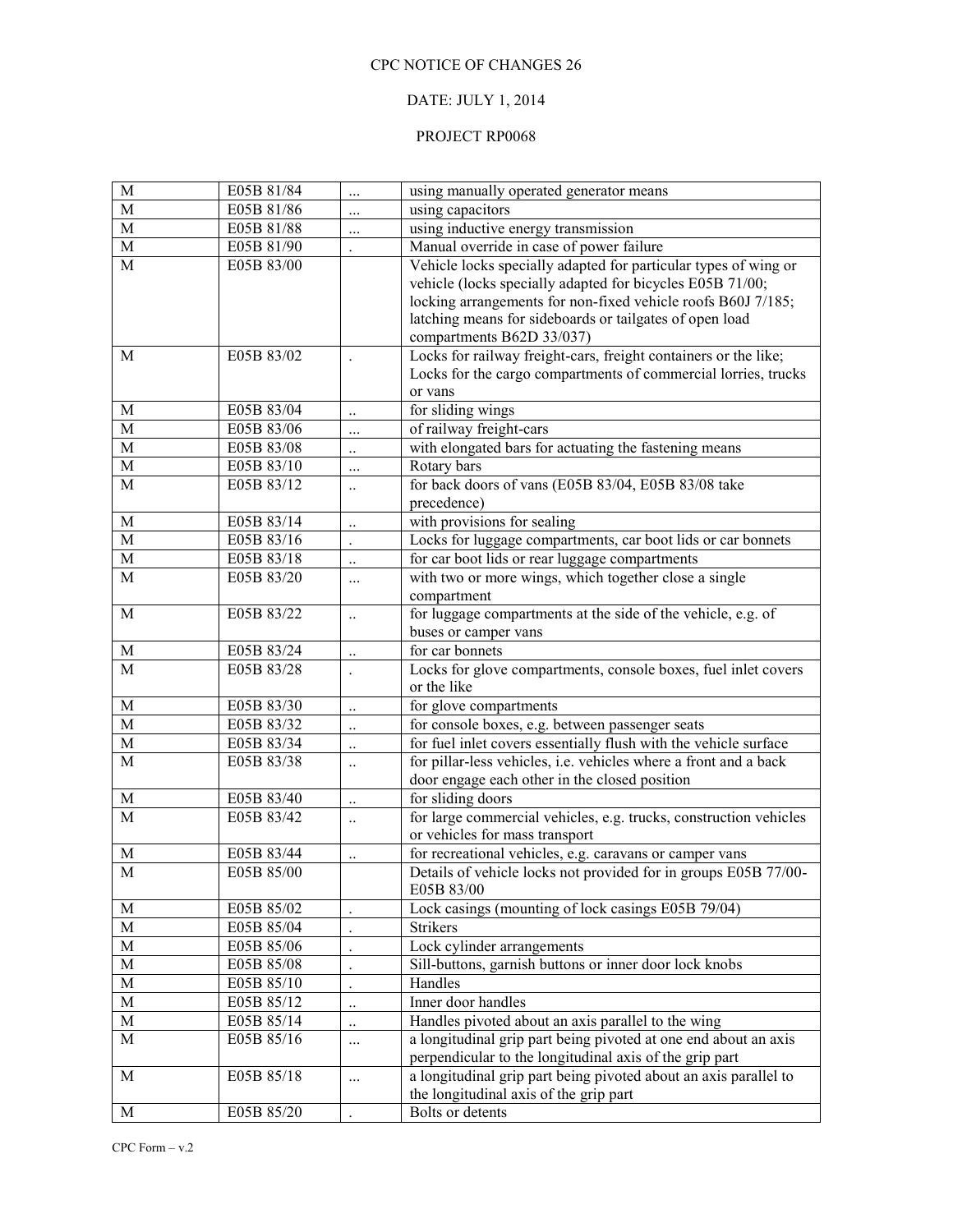#### DATE: JULY 1, 2014

#### PROJECT RP0068

| M              | E05B 85/22 | $\ddotsc$ | Rectilinearly moving bolts                                                          |
|----------------|------------|-----------|-------------------------------------------------------------------------------------|
| M              | E05B 85/24 | $\ddotsc$ | Bolts rotating about an axis                                                        |
| $\overline{M}$ | E05B 85/26 | $\cdots$  | Cooperation between bolts and detents                                               |
| M              | E05B 85/28 | $\ddotsc$ | in which the member engaging the keeper is shaped as a toothed<br>wheel or the like |
|                |            |           |                                                                                     |
|                |            |           |                                                                                     |
|                |            |           |                                                                                     |

\*N = new entries, C = entries with modified file scope, M = subclasses or groups do not impact the file scope, **M {-} removing the brackets from the titles,**

 $D =$  deleted entries,  $U =$  entries that are unchanged, but presented in order to show the hierarchy of the scheme to simplify understanding.

### B. New, Deleted, and Modified Note(s)

#### **SUBCLASS E05B - TITLE**

| Type* | Location | <b>Old Note</b> | <b>New/Modified Note</b>                 |
|-------|----------|-----------------|------------------------------------------|
|       |          |                 |                                          |
|       | E05B     |                 | 1. Operating or controlling of locks for |
|       |          |                 | vehicle wings are classified in groups   |
|       |          |                 | E05B 77/00-E05B 81/00. [new]             |
|       | E05B     |                 | 2. Knobs, handles or press buttons for   |
|       |          |                 | locks of vehicle wings are classified in |
|       |          |                 | groups E05B 79/00-E05B 85/00. [new]      |
|       |          |                 |                                          |

 $N = new note, M = modified note, D = deleted note$